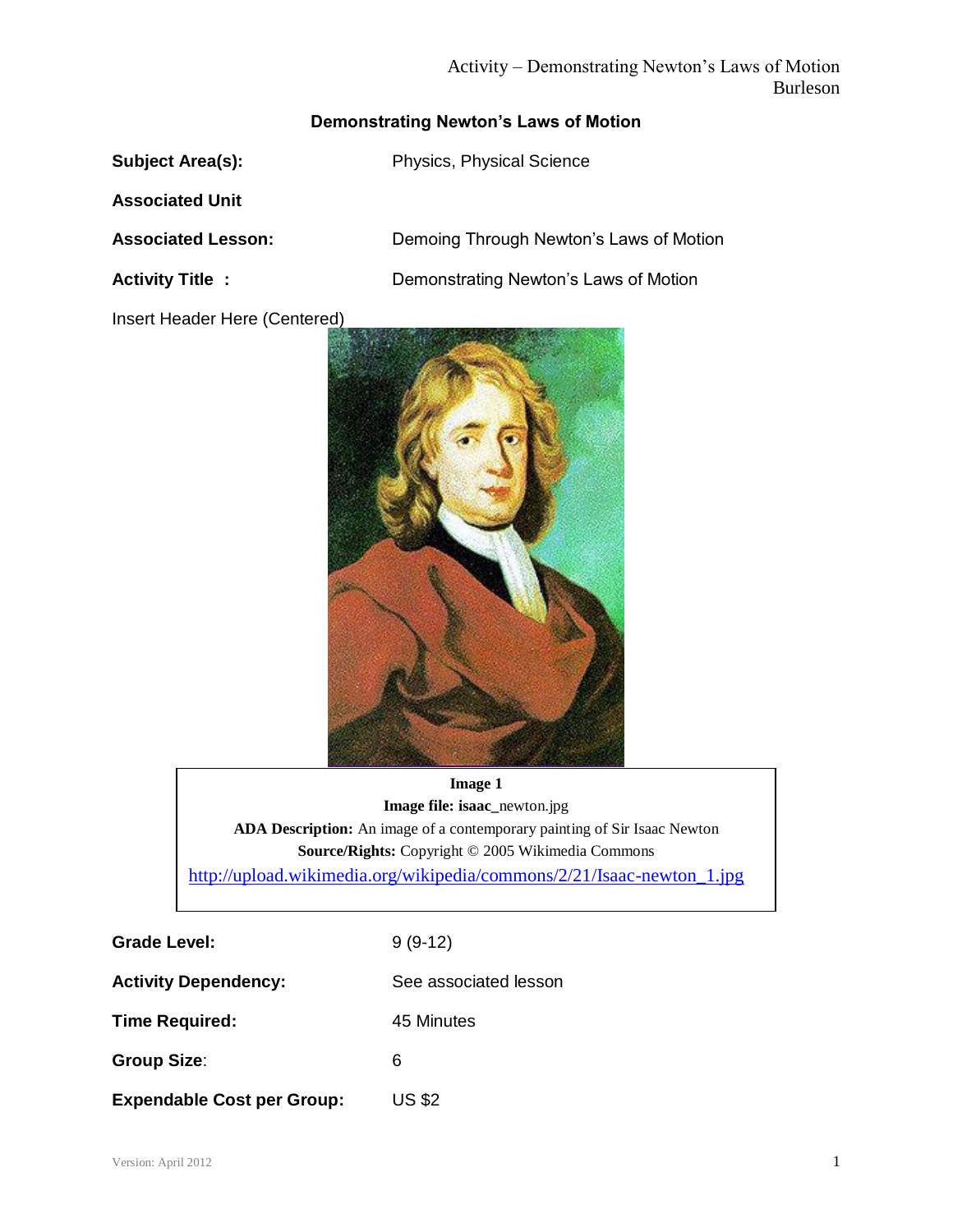## **Summary:**

The goal of this activity is to provide an understanding of Newton's laws through a series of demonstration (3 total). Students are given the material and procedure and are encouraged to answer hypothesize, record results, and make real world connections to the demonstrations they perform.

# **Engineering Connection:**

Newton's laws are the basis for engineering, movement and the interaction that engineers and scientist have to think about in every design and idea. Understanding how these laws work, just like any scientific law, is the first step in being able to apply it to engineering problems. Once these laws are understood they can be applied to a multitude of problems relating to mechanical engineering (brake system in cars), electrical engineering (accelerometer), and civil engineering (sediment transport).

## **Engineering Category:**

1. Relating science and/or math concept(s) to engineering

#### **Keywords**

newton's Law, motion, force, accelerometer, acceleration, sediment transport, brakes

#### **Educational Standards:**

International Technology and Engineering Educators Association (ITEEA) Standards

ITEEA, Standard 5, Grades 9-12, I. With the aid of technology, various aspects of the environment can be monitored to provide information for decision-making.

ITEEA, Standard 11, Grades 9-12, N. Identify criteria and constraints and determine how these will affect the design process.

#### Texas Essential Knowledge and Skills (TEKS)

*Grade 9-12 [2010] - §112.39 Physics*

(2) Scientific processes. The student uses a systematic approach to answer scientific laboratory and field investigative questions. The student is expected to: (C) know that scientific theories are based on natural and physical phenomena and are capable of being tested by multiple independent researchers. Unlike hypotheses, scientific theories are well-established and highly-reliable explanations, but may be subject to change as new areas of science and new technologies are developed;

(3) Scientific processes. The student uses critical thinking, scientific reasoning, and problem solving to make informed decisions within and outside the classroom. The student is expected to: (D) explain the impacts of the scientific contributions of a variety of historical and contemporary scientists on scientific thought and society;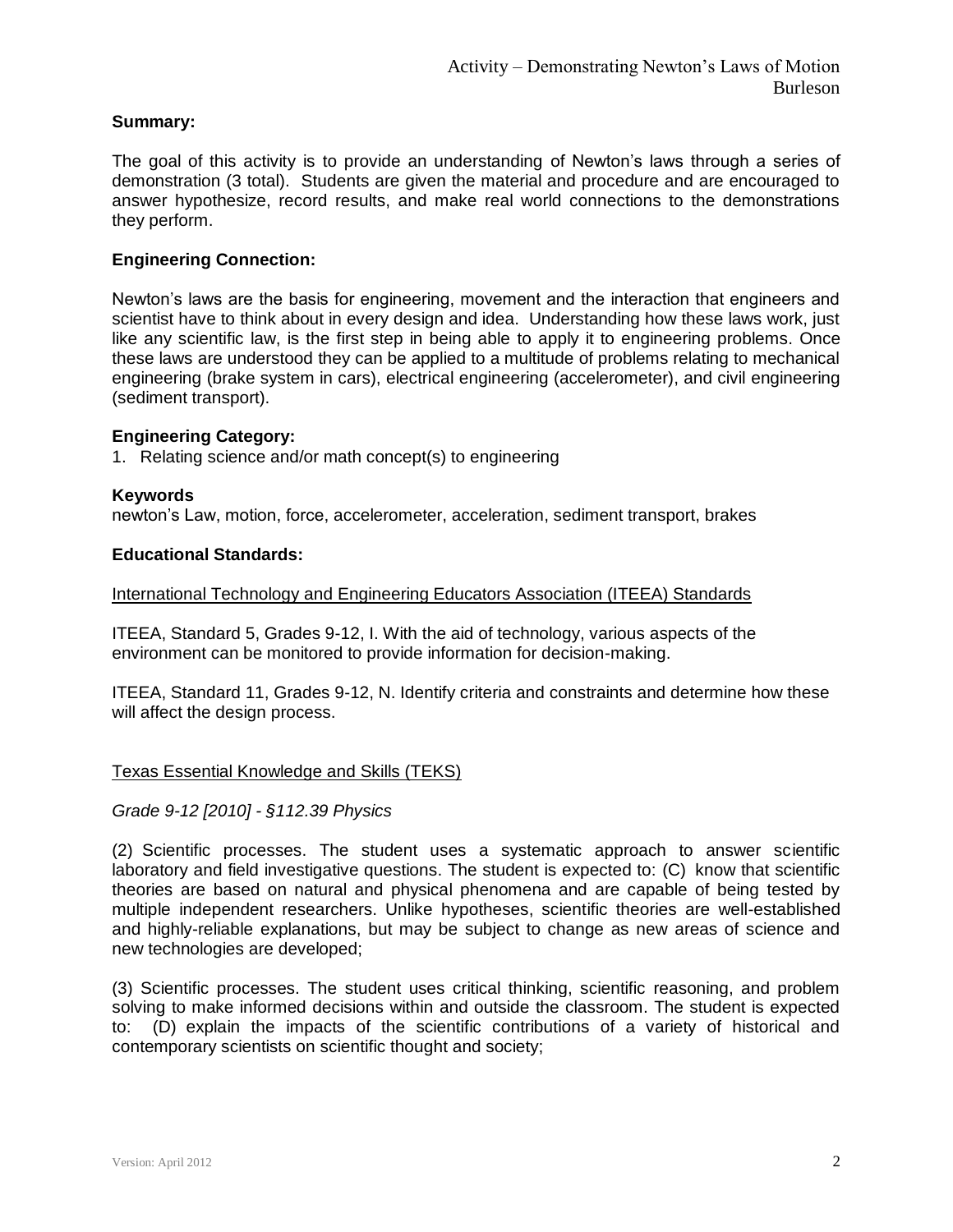(3) Scientific processes. The student uses critical thinking, scientific reasoning, and problem solving to make informed decisions within and outside the classroom. The student is expected to: (E) research and describe the connections between physics and future careers;

#### **Pre-Requisite Knowledge**

Conservation of momentum, understanding of Newton's Laws of Motion, relative motion

#### **Learning Objectives**

After this activity, students should be able to:

- Describe the first step in research/engineering process
- Identify which of Newton's Laws applies to each demonstration
- Identify one example of how this law is important in engineering and design

#### **Materials List**

The material list below is the total needed for one attempt at each demonstration. The material list should be multiplied appropriately depending on how many times the demonstration is done

Demonstration (Station) #1 – Weighing Down A Can

- One soda can (empty)
- 10 lb weight
- Brake Pad

Demonstration (Station) #2 – Ball in a Box

- Box (clear with closable top)
- Tennis ball
- String
- Duct tape
- Wii remote
- Rubber Band

Demonstration (Station) #3 – Bouncing Balls

- 1 Basketball
- 1 tennis balls
- Water
- Sand (large and variety of grain size)
- Plastic tub

#### **Introduction / Motivation**

The first step in any engineering design is to understand what you are working with and be able to demonstrate these laws. When researchers and engineers begin creating model to understand how fluid flows in a river or how to design the most efficient car or airplane, the first step is to write down the governing equations and principles. What laws or principles did we just discuss? (See Associated Lesson). You are going to take the first step in the engineering design process and present your understanding of Newton's Laws of Motion by doing demonstrations that use the three laws.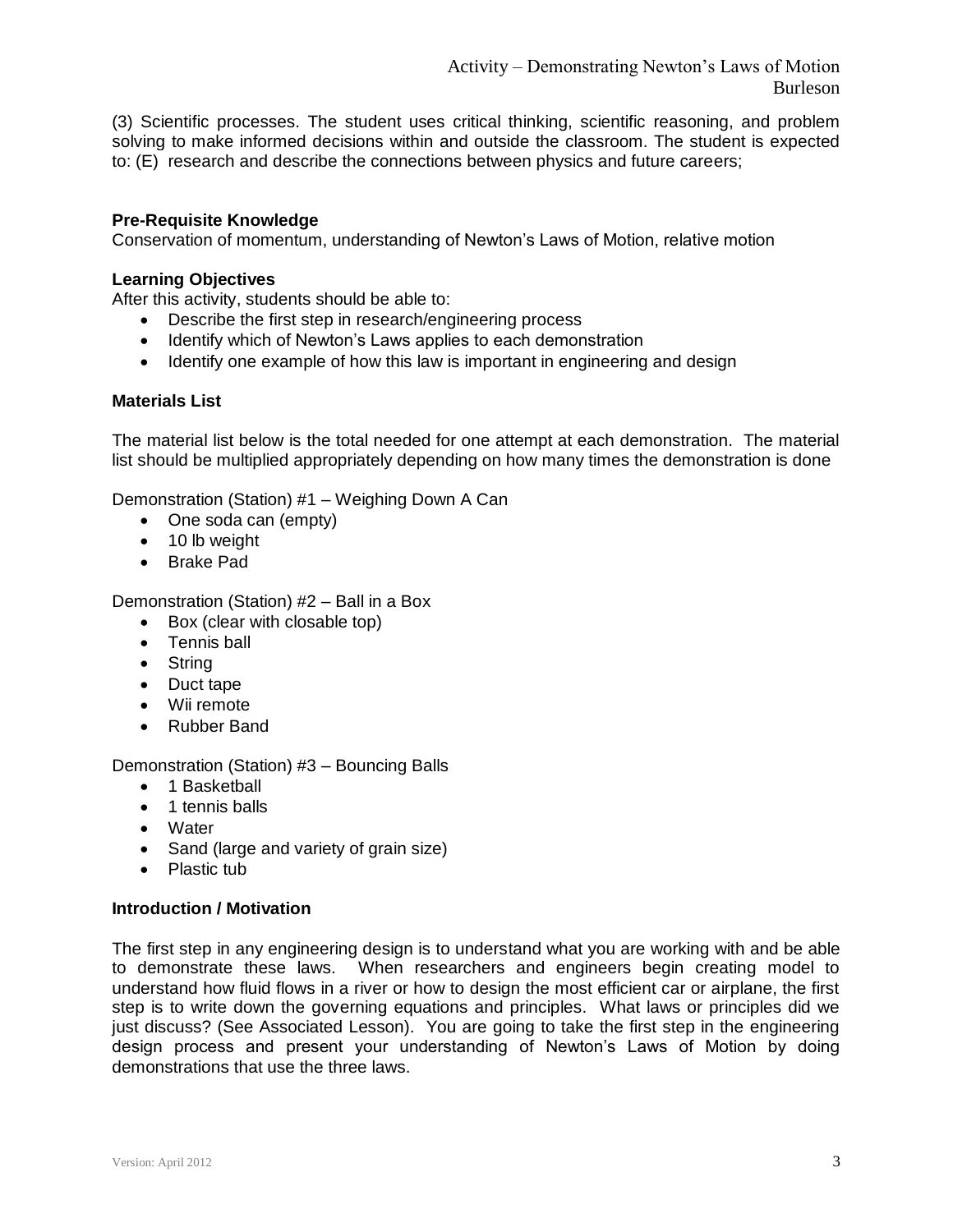| <b>Word</b>                   | <b>Definition</b>                                                                                                                               |
|-------------------------------|-------------------------------------------------------------------------------------------------------------------------------------------------|
| Newton's First Law of Motion  | An object at rest stays at rest and an object moving at a<br>constant velocity, continues at that velocity unless acted<br>upon by a net force. |
| Newton's Second Law of Motion | Force equals mass times acceleration                                                                                                            |
| Newton's Third Law of Motion  | For every action there is an equal and opposite reaction.                                                                                       |
| <b>Brake Pads</b>             | A component of a disk brake that is used to grind and<br>slow a its motion                                                                      |
| Accelerometer                 | A device that measures acceleration                                                                                                             |
| <b>Sediment Transport</b>     | The movement of sediment due to forces from gravity and<br>water.                                                                               |

# **Vocabulary / Definitions (Note: Same as Associated Lesson)**

## **Background**

If it is not already visible from the associated lesson, write down each of Newton's Laws of Motion so that the students can refer to it or have them refer to their notes from the associated lesson. All the background information is covered in the associated lesson (Demoing Through Newton's Laws)

## **Procedure:**

Before the Activity (Setup)

- 1) Gather materials for each demonstration and place in different areas in the classroom
- 2) For demonstration #1:
	- a) Place the weight on a sturdy table and the empty cans and brake pad in a bin or bag next to the table.
- 3) For Demonstration #2
	- a) Wrap the rubber band around the tennis ball.
	- b) Take the string loop it underneath the rubber band.
	- c) Make the length of the string allows the ball to barely touch the bottom of the box.
	- d) Use duct tape to hold down the string outside the box so that it is hanging inside the box and just touch the bottom.
- 4) For Demonstration #3
	- a) Place balls in bag or on table for students to grab
	- b) In a plastic tub (or sink if available), Place sand (1-inch thick) over half of the area and put water (1/2 inch thick) in the other area.
- 5) Make copies of the procedural documents for each station and place one at each demonstration area
- 6) Make copies of the worksheet and distribute as students enter the room.

# As an entire class:

- 1. Split the class into three groups.
- 2. Explain that each station has 15 minutes then will rotate to the next station.
- 3. Explain the rotation. Station 1 goes to Station 2. Station 2 goes to Station 3. Station 3 goes to Station 1.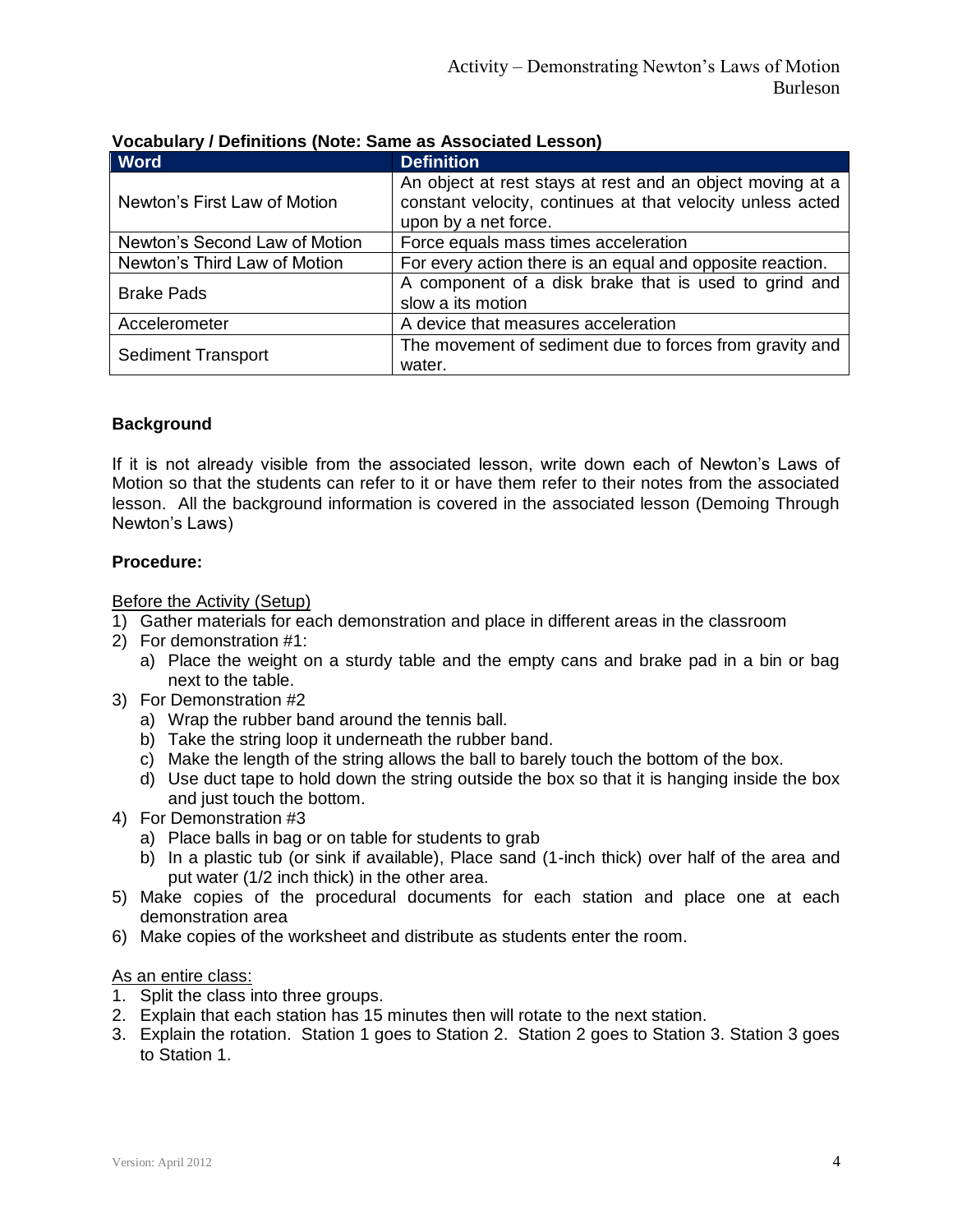4. Make sure to record the necessary information on the worksheet at each station for a discussion at the end of the class. It is important for each group to identify each of newton's laws that are present for each demonstration.

#### Station #1: Weighing Down a Can

Insert Image #2 here (left justified next to procedure for this station)





- 1. What will happen when you place the weight on top of an empty can? Answer question on worksheet.
- 2. Place an empty can on the table.
- 3. Carefully balance the weight on top of the can.
- 4. Record what happen. Which of Newton's laws applies? Answer question on worksheet.
- 5. What will happen if you drop the weight on top of an empty can? Answer question on worksheet.
- 6. Place an empty can on the table.
- 7. Hold the weight directly over the can about two feet high.
- 8. Drop the weight
- 9. Record what happen. Which of Newton's laws applies? Answer question on worksheet.
- 10. Look at the brake pad (Image 2). How does the law presented in this demonstration relate to how a brake pad works? Answer question on worksheet.
- 11. Place crushed can in recycling and return items to original location.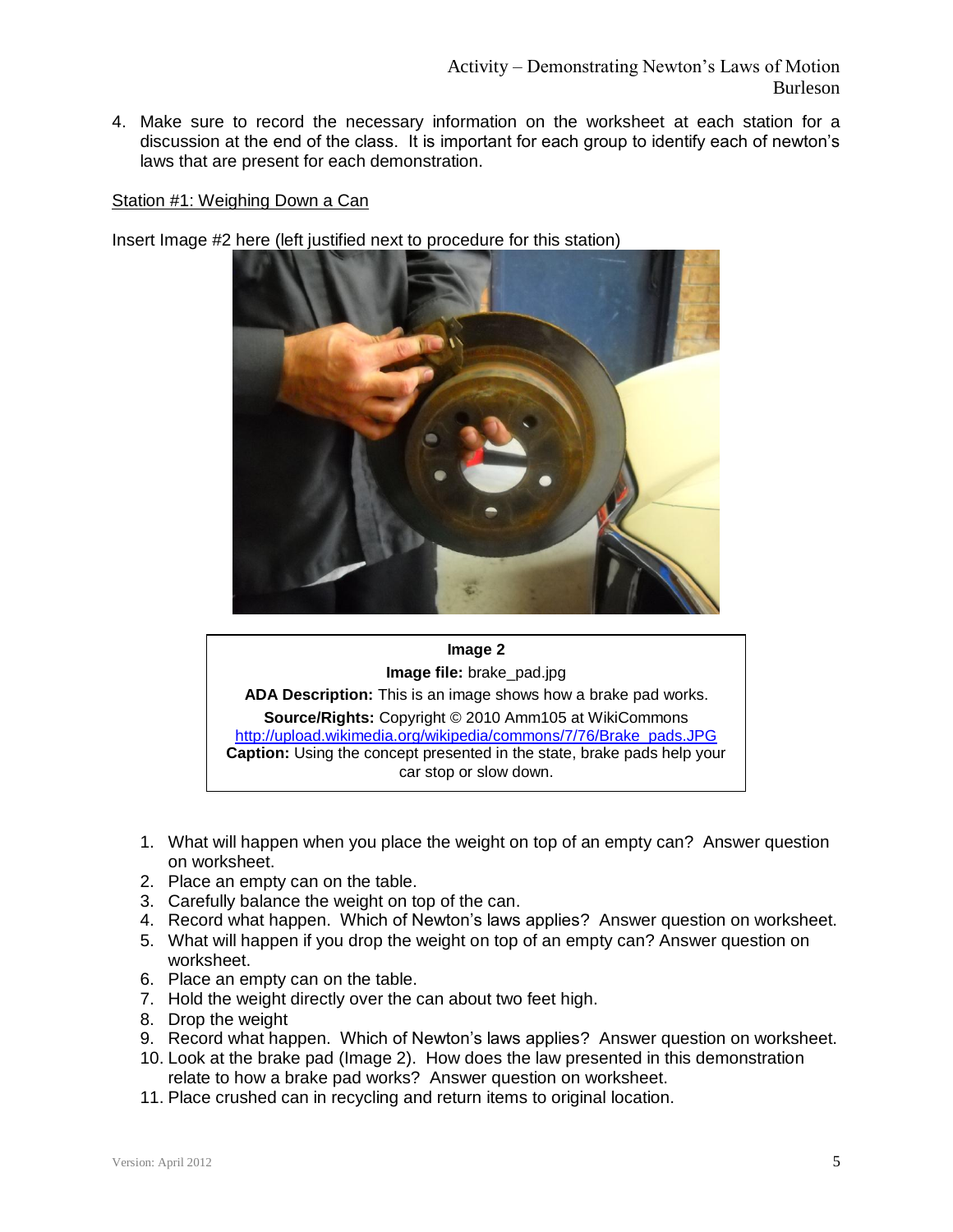# Station #2: Ball in a Box

Insert Image #3 here (left justified next to procedure for this station)



# **Image 3 Image file:** wii\_remote.jpg **ADA Description:** This is an image of a wii remote that uses an accelerometer. **Source/Rights:** Copyright © 2012 Daniel Burleson, NSF GK-12 Program, College of Engineering, University of Houston **Caption:** Similar to a ball suspended in a box, a Wii remote uses an accelerometer to measure the acceleration of your motions with a Wii console.

- 1. With the box sitting still on the table, what is the ball exerting on the bottom of the box? Answer question on worksheet.
- 2. What will happen to the hanging tennis if you move the box quickly to the right? Answer question on your worksheet.
- 3. Pick up the box and hold it waist high.
- 4. Allow the ball to become steady then quickly move the box to the right.
- 5. What did the ball exhibit on the side of the box? Which of Newton's laws applies? Answer on worksheet.
- 6. What will happen to ball if you drop the box? Answer question on worksheet.
- 7. Pick up the box and hold as high as you can away from your body.
- 8. Drop the box.
- 9. Record what happens. Which of Newton's laws applies? Answer on worksheet.
- 10. Look at the Wii remote. This same principle is used in this remote. How do you think it is used? Answer question on worksheet
- 11. Return all items to their original location.

## Station #3: Bouncing Balls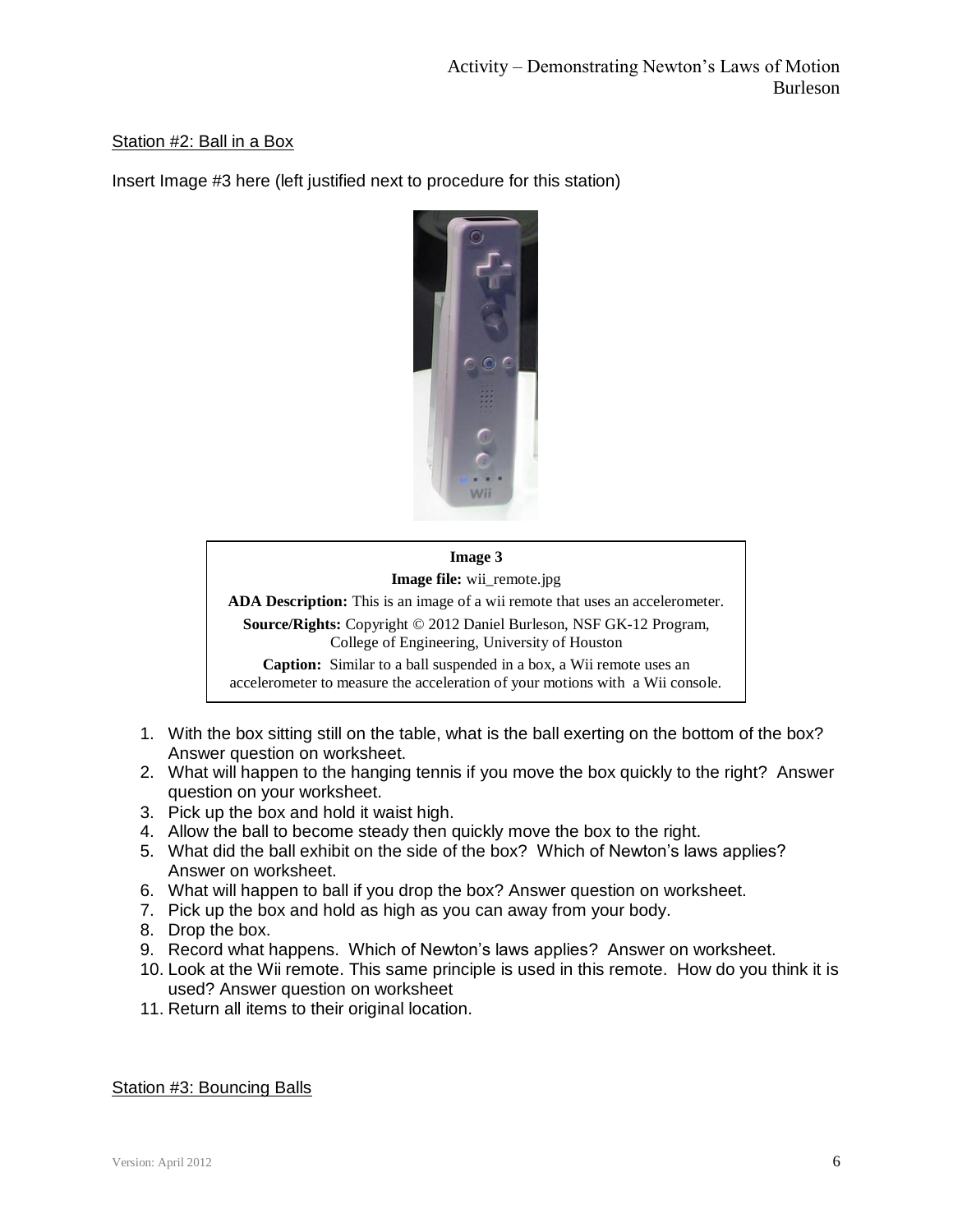

# Insert Image #4 here (left justified next to procedure for this station)

# **Image 4 Image file:** shoreline.jpg **ADA Description:** This is an image of the Long Beach Harbor in April, 1998. **Source/Rights:** Copyright © 2012 Daniel Burleson, NSF GK-12 Program, College of Engineering, University of Houston **Caption:** The interaction or collision of particles is very important in their movement. Sediment transport along the coast is determined by how these particles force are transferred between the sediment particles themselves and with external forces from water movement.

- 1. Take the basketball and hold it at waist height. How high will the basketball bounce back up? Which of Newton's laws apply to this interaction? Answer question on worksheet.
- 2. Drop the basketball and record an estimate of the height it bounced back up.
- 3. Take the tennis ball and hold it waist height. How high will the tennis ball bounce back up? Which of Newton's laws apply to this interaction? Answer on your worksheet.
- 4. Drop the tennis ball and record an estimate of the height it bounced back up.
- 5. Have one person hold the basketball at his or her waist and have another person hold the tennis ball directly top of the basketball. How high will each ball bounce? Answer question on your worksheet.
- 6. Drop the balls simultaneously and estimate the height that each ball bounces back.
- 7. Explain why you believe you got these results.
- 8. Look at the sand and water setup in the bin at this station.
- 9. What will happen to the sand if you cause wave action in the water? How do Newton's laws work in this case? Answer question on worksheet.
- 10. Have someone calmly splash the water to cause waves to form like you would see in Image 4.
- 11. Record what happens to the sand on your worksheet. Make sure to state how this relates to Newton's laws of motion.
- 12. Return all items to their original location.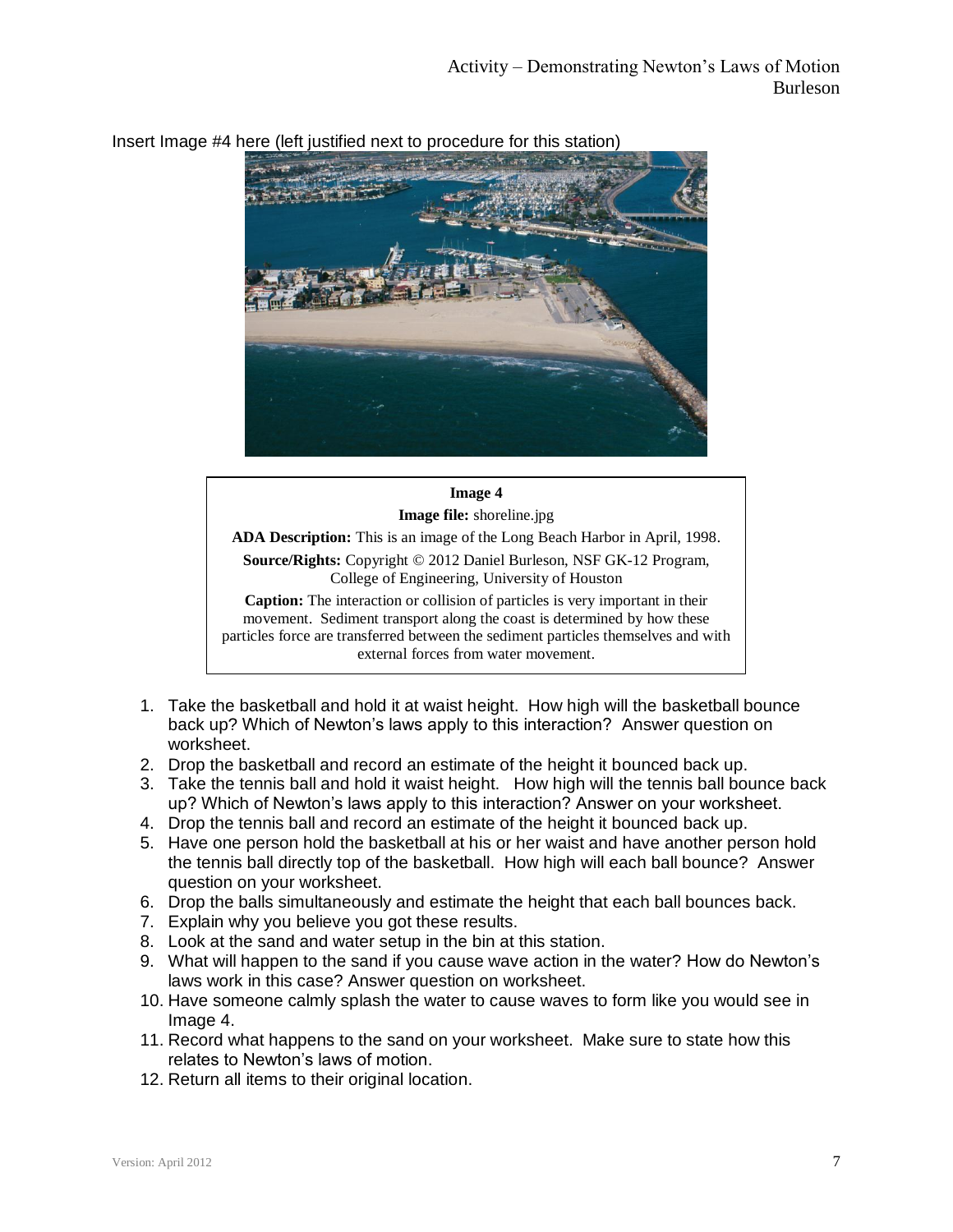## **Attachments**

Procedure\_demonstration\_1\_.doc Procedure\_demonstration\_1\_.pdf Procedure demonstration 2 .doc Procedure\_demonstration\_2\_.pdf Procedure demonstration 3 .doc Procedure\_demonstration\_3\_.pdf Worksheet demonstrate newtons laws.doc Worksheet demonstrate\_newtons\_laws.pdf

#### **Safety Issues**

Make sure students are careful when dropping the weight on the can so that it does not fly off the table and hit someone.

#### **Troubleshooting Tips**

#### **Investigating Questions**

Investigating questions are included throughout the procedure and on the worksheet give. Refer to the procedure for each demonstration for investigating questions.

#### **Assessment**

Pre-Activity Assessment *See Associated Lesson* Activity Embedded Assessment *The questions included in each demonstration are used to assess the students understanding of newton's laws and their ability recognize these laws.* Post-Activity Assessment See Associated Lesson

#### **Activity Extensions**

Activity: Demolishing Newton's Laws: Where Newton's Laws of Motion Don't Apply (Currently Being Written)

#### **Activity Scaling**

- For lower grades, the demonstrations can be done as a class for the sake of time and to use the collective knowledge of all students.
- For upper grades, have the students create an additional demonstration and example for each of newton's law. Encourage them to come up with something that clearly uses all three laws.

# **Additional Multimedia Support**

None

**References**

None

**Other**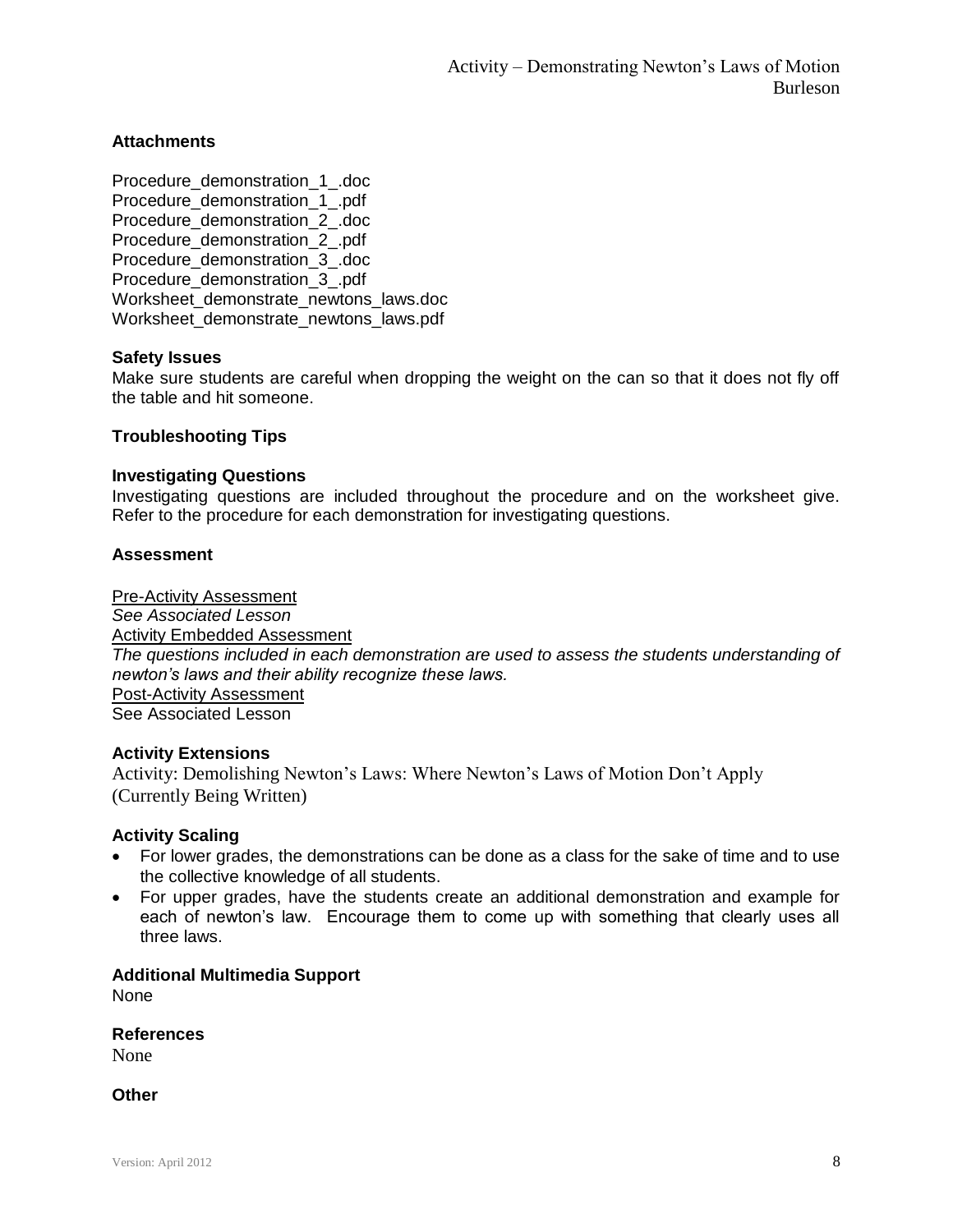# **Redirect URL**

# **Contributors**

Daniel W. Burleson

# **Supporting Program**

National Science Foundation AWARD # 0840889, GK-12 Program at the University of Houston: Innovations in Nanotechnology and Nanosciences using a Knowledge, Applications, Research, and Technology (KART) Approach

# **Classroom Testing Information**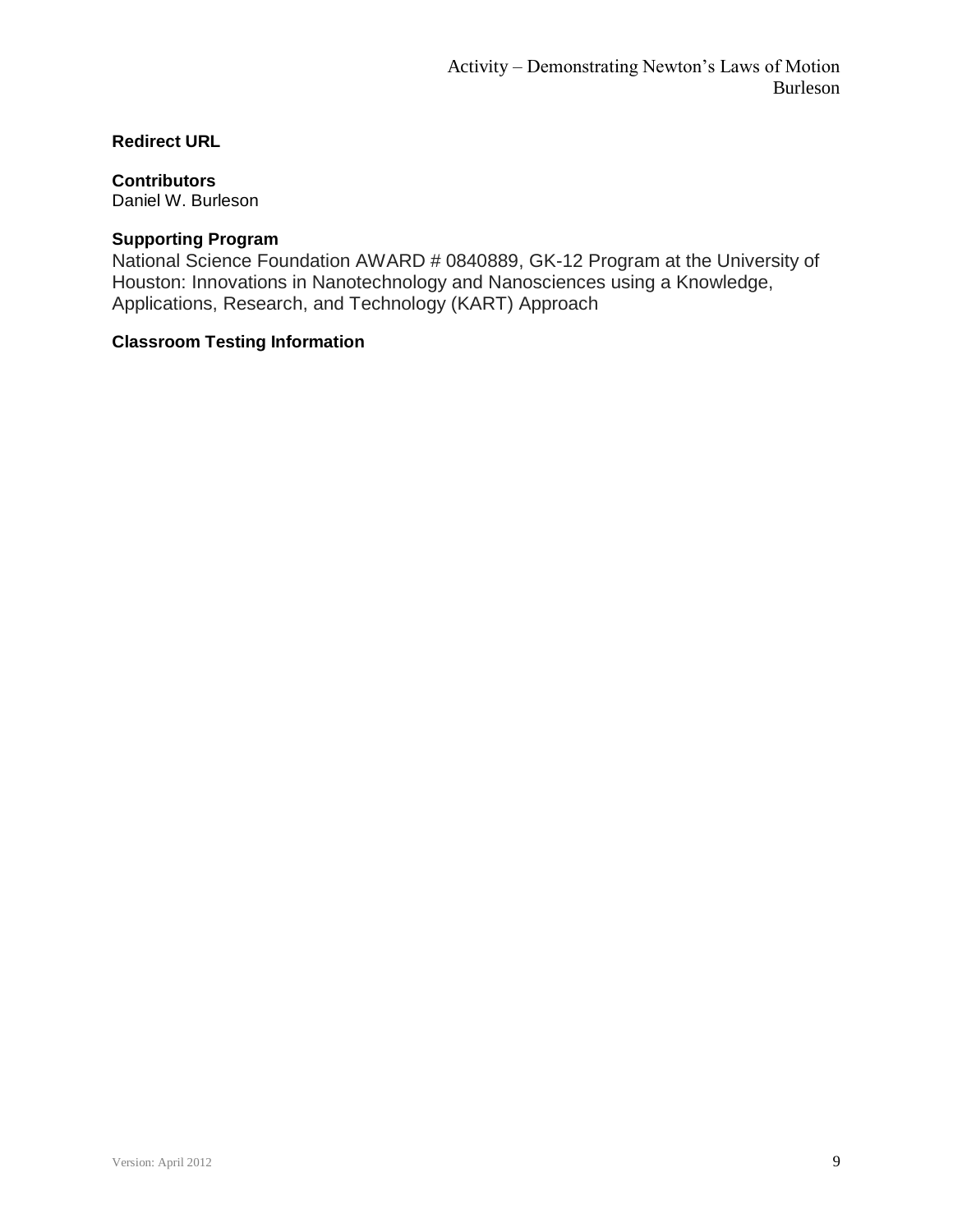# **Demonstration (Station) #1 Weighing Down a Can**

- 1. What will happen when you place the weight on top of an empty can? Answer question on your worksheet.
- 2. Place an empty can on the table.
- 3. Carefully balance the weight on top of the can.
- 4. Record what happens. Which of Newton's laws applies? Answer question on worksheet.
- 5. What will happen if you drop the weight on top of an empty can? Answer question on your worksheet.
- 6. Place an empty can on the table.
- 7. Hold the weight directly over the can about two feet high.
- 8. Drop the weight
- 9. Record what happen. Which of Newton's laws applies? Answer question on worksheet.
- 10. Look at the brake pad. How does the law presented in this demonstration relate to how a brake pad works? Answer question on worksheet.
- 11. Place crushed can in recycling and return other items to original location.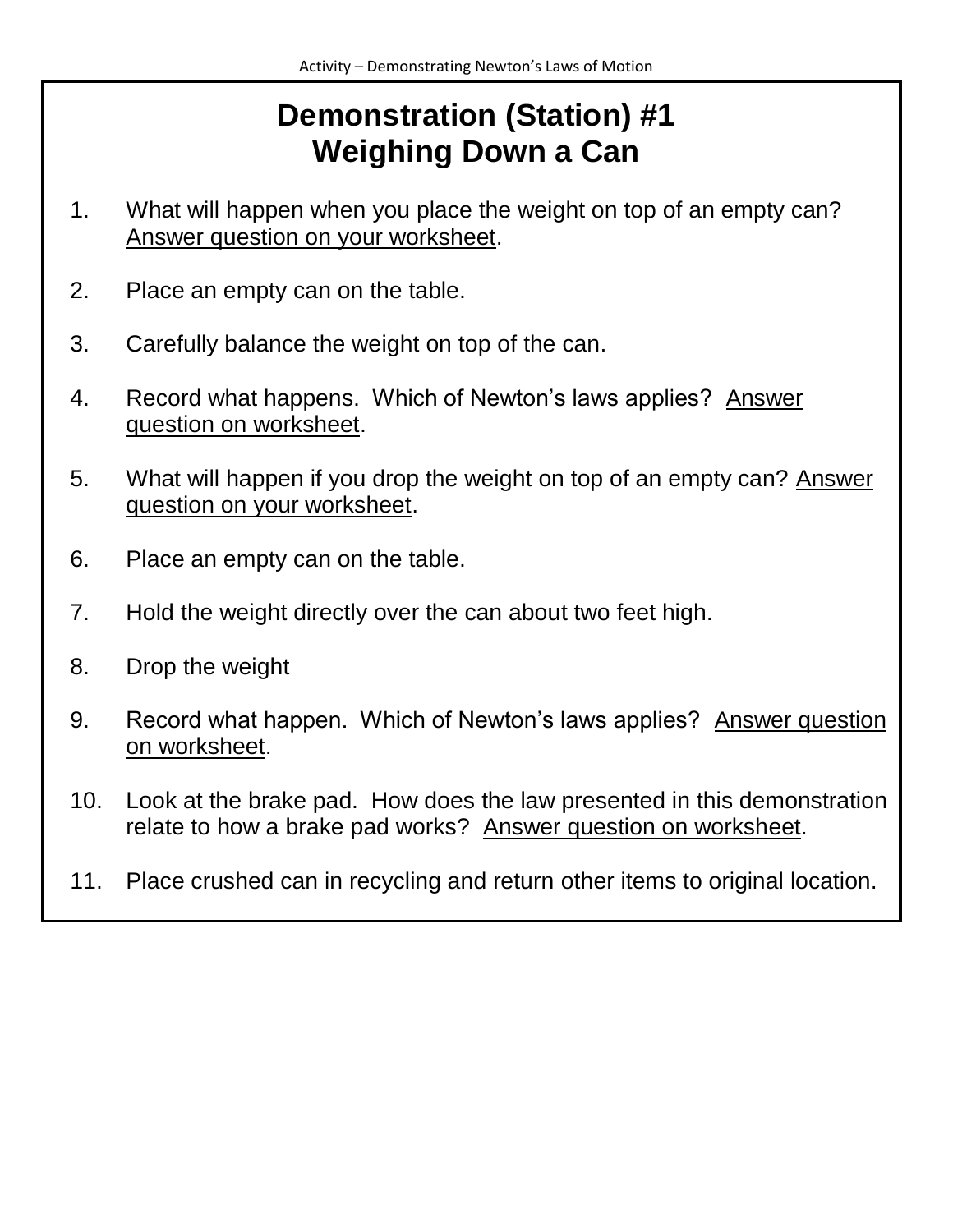# **Demonstration (Station) #2 Ball in a Box**

- 1. With the box sitting still on the table, what is the ball exerting on the bottom of the box? Answer question on worksheet.
- 2. What will happen to the hanging ball if you move the box quickly to the right? Answer question on worksheet.
- 3. Pick up the box and hold it waist high.
- 4. Allow the ball to become steady then quickly move the box to the right.
- 5. What did the ball exhibit on the side of the box? Which of Newton's laws applies? Answer question on worksheet.
- 6. What will happen to ball if you drop the box? Answer question on worksheet.
- 7. Pick up the box and hold it as high as you can away from your body.
- 8. Drop the box.
- 9. Record what happens. Which of Newton's laws applies? Answer question on worksheet.
- 10. Look at the Wii remote. This same principle is used in this remote. How do you think it is used? Answer question on worksheet.
- 11. Return all items to their original location.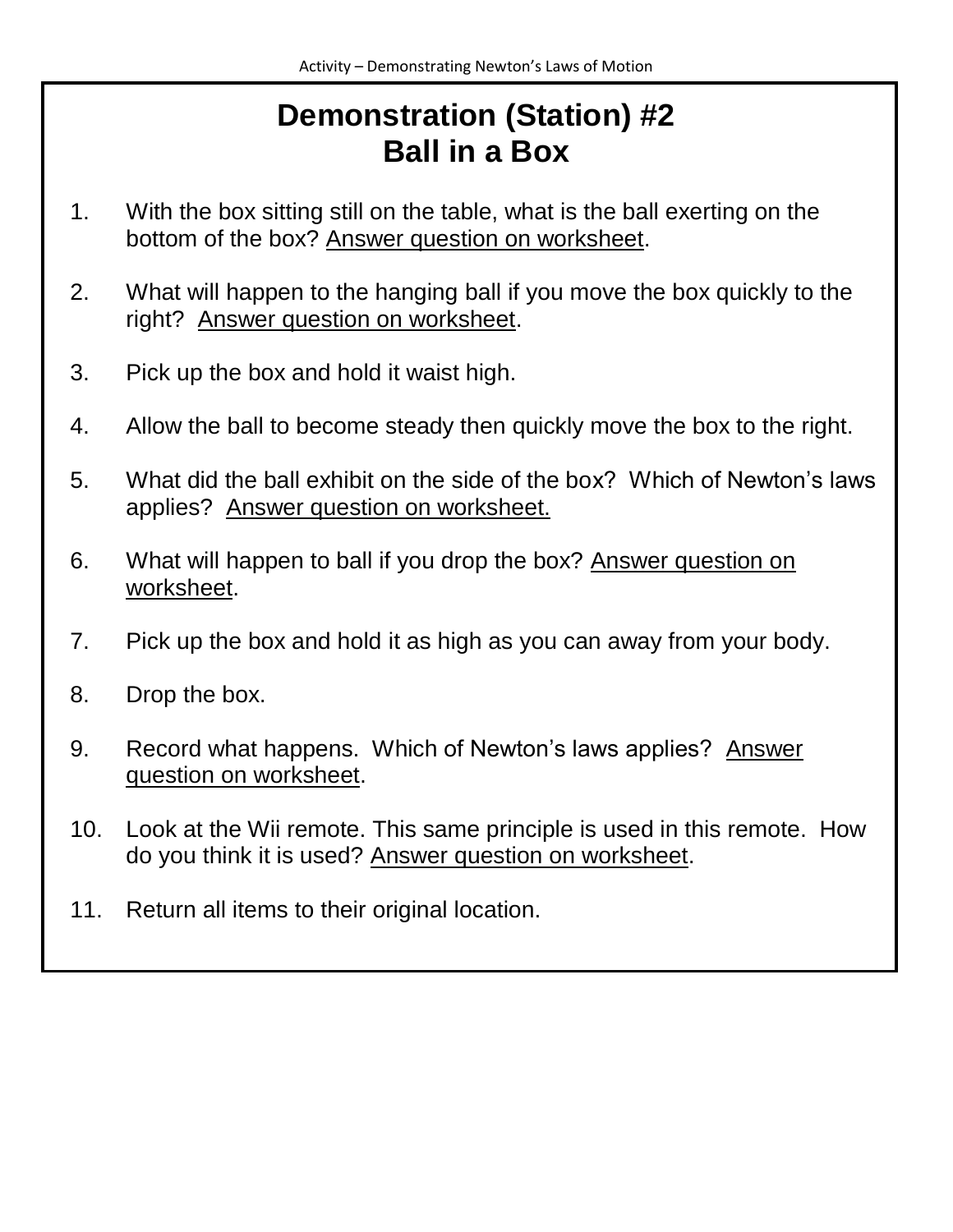# **Demonstration (Station) #3 Bouncing Balls**

- 1. Take the basketball and hold it at waist height. How high will the basketball bounce back up? Which of Newton's laws apply to this interaction? Answer question on worksheet.
- 2. Drop the basketball and record an estimate of the height it bounced back up.
- 3. Take the tennis ball and hold it waist height. How high will the tennis ball bounce back up? Which of Newton's laws apply to this interaction? Answer question on worksheet.
- 4. Drop the tennis ball and record an estimate of the height it bounced back up.
- 5. Have one person hold the basketball at his or her waist and have another person hold the tennis ball directly top of the basketball. How high will each ball bounce? Answer question on worksheet.
- 6. Drop the balls simultaneously and estimate the height that each ball bounces back.
- 7. Record what happens. Why? Answer question on worksheet.
- 8. Look at the sand and water setup in the bin at this station.
- 9. What will happen to the sand if you cause wave action in the water? How do Newton's laws work in this case? Answer question on worksheet.
- 10. Have someone calmly splash the water to cause waves to form.
- 11. Record what happens to the sand on your worksheet. How does Newton's laws of motion apply to this? Answer questions on worksheet.
- 12. Return all items to their original location.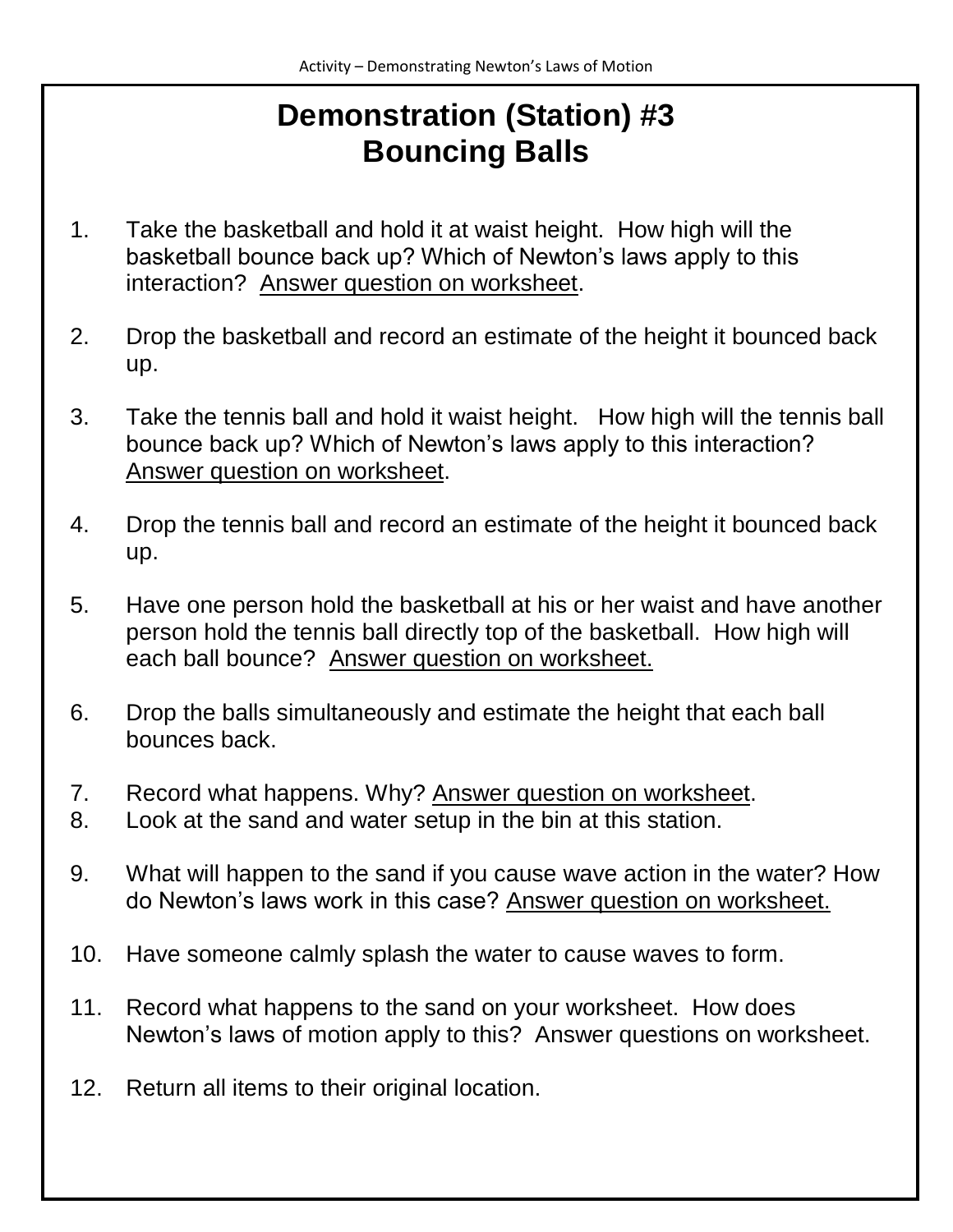# Demonstration (Station #1): Weighing Down a Can

- 1. What will happen when you place the weight on top of the empty can?
- 2. What actually happened?
- 3. Which of Newton's Laws of Motion applies to this case?
- 4. What will happen when you drop the weight on top of the empty can?
- 5. What actually happened?
- 6. Which of Newton's Laws of Motion applies to this demonstration?
- 7. How does the law presented in this demonstration relate to how a brake pad works?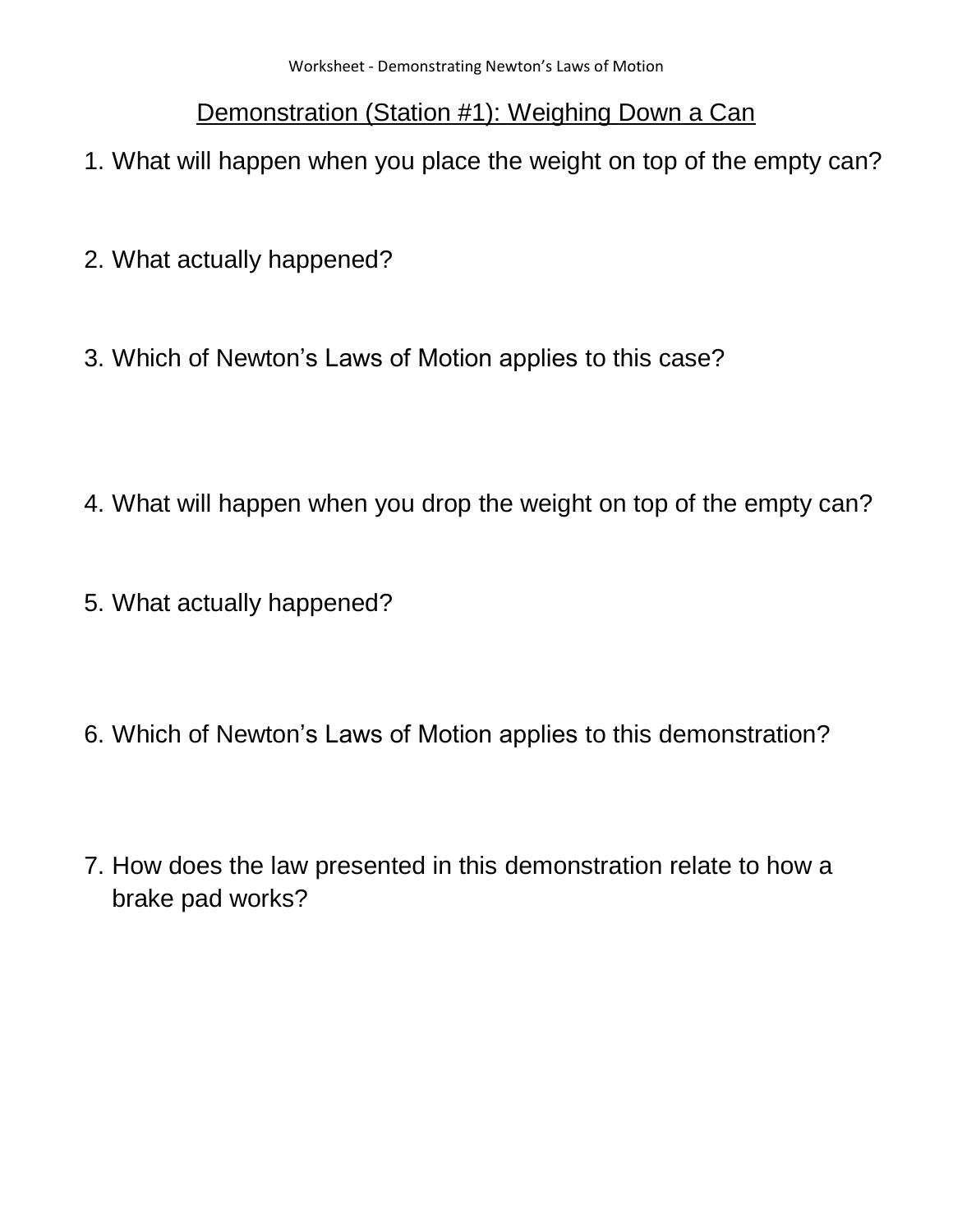# Demonstration (Station #2): Ball in a Box

- 1. With the box sitting still on the table, what is the ball exerting on the bottom of the box?
- 2. What will happen to the hanging ball if you move the box quickly to the right?
- 3. What actually happened?
- 4. What did the ball exert on the side of the box?
- 5. Which of Newton's Laws of Motion applies to this demonstration?
- 6. What will happen to the hanging tennis ball if you drop the box from head high?
- 7. What actually happened?
- 8. Which of Newton's Laws of Motion applies to this case?
- 9. How do you think this same principle works for a Wii remote?